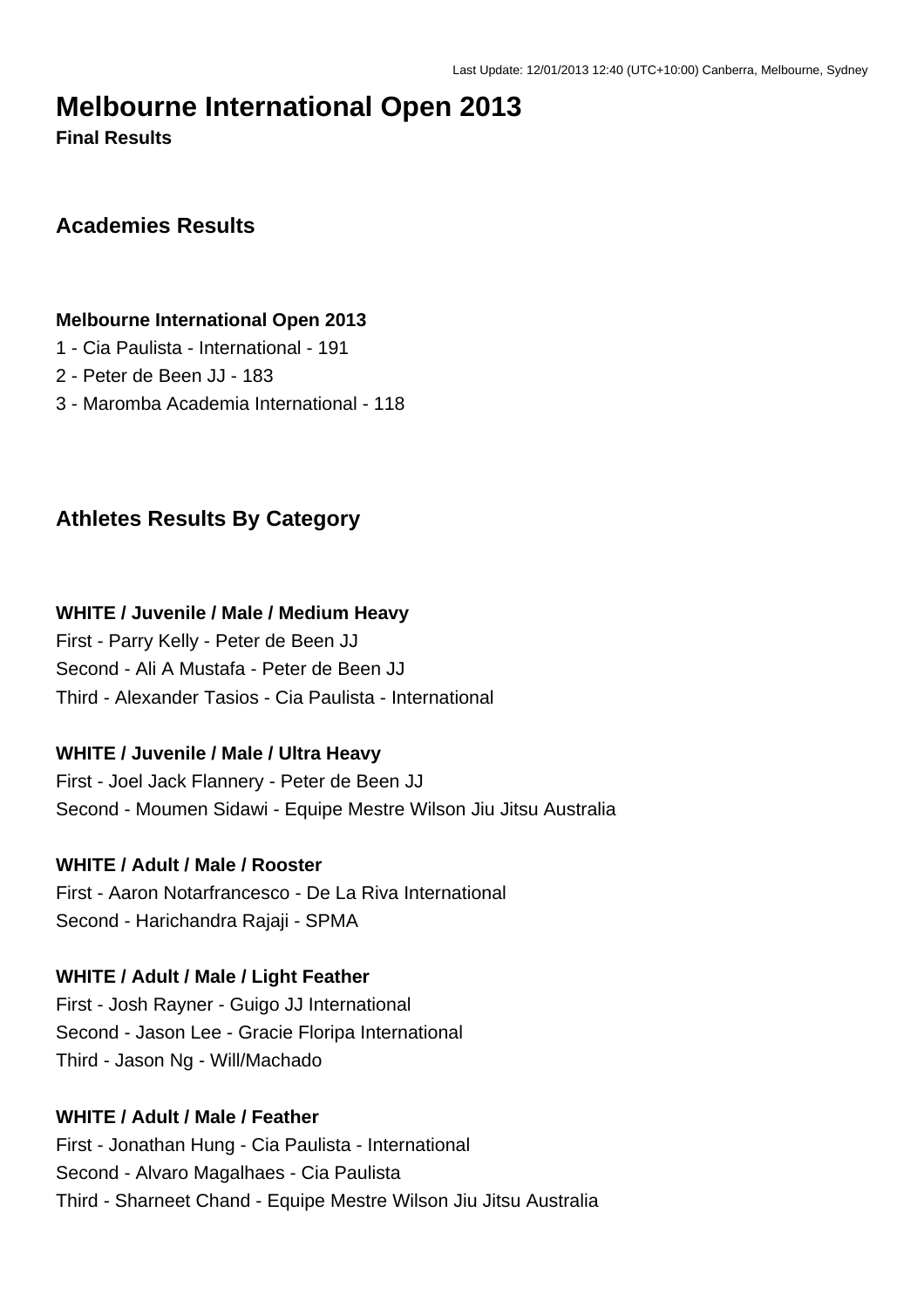Third - Grant Ring - Peter de Been JJ

### **WHITE / Adult / Male / Light**

First - Justin Mark Burley - Cia Paulista - International Second - Benjamin Tran - Immersion Mixed Martial Arts Third - Richard Lattemagi - Maromba Academia International Third - Riccardo John Papa - GF Team Australia

### **WHITE / Adult / Male / Middle**

First - Rauf Demiral - Gracie Humaita International Second - Michael Fitt - Maromba Academia International Third - Miki Vukcevic - CheckMat International Third - kevin ly - Maromba Jiu-Jitsu

## **WHITE / Adult / Male / Medium Heavy**

First - Jordan Crispin - Clark Gracie Team International Second - jae amos - Clark Gracie Team International Third - Mark Dowe - Equipe Mestre Wilson Jiu Jitsu Australia Third - Hany Hanna - Ground Zero Australia

### **WHITE / Adult / Male / Heavy**

First - David O'Keeffe - CheckMat International Second - Terrence Nichol - CheckMat International Third - Richard Parbury - Guigo JJ International Third - Jesse Holloway - Guigo JJ International

## **WHITE / Adult / Male / Super Heavy**

First - Detrick Seymour - Maromba Academia International Second - johnnie chong gum - De La Riva International Third - Daniel McClintock - Maromba Jiu-Jitsu Third - Uros Vukanovic - CheckMat International

## **WHITE / Adult / Male / Ultra Heavy**

First - john Latu - CheckMat International Second - Zed Mrkanovic - De La Riva International Third - Jakob Neeland - Peter de Been JJ

## **WHITE / Adult / Female / Light Feather**

First - KAYTE HEL - CheckMat International Second - Ee-Leng Chang - Carlson Gracie Team Australia Third - Lucy Morris - Maromba Academia International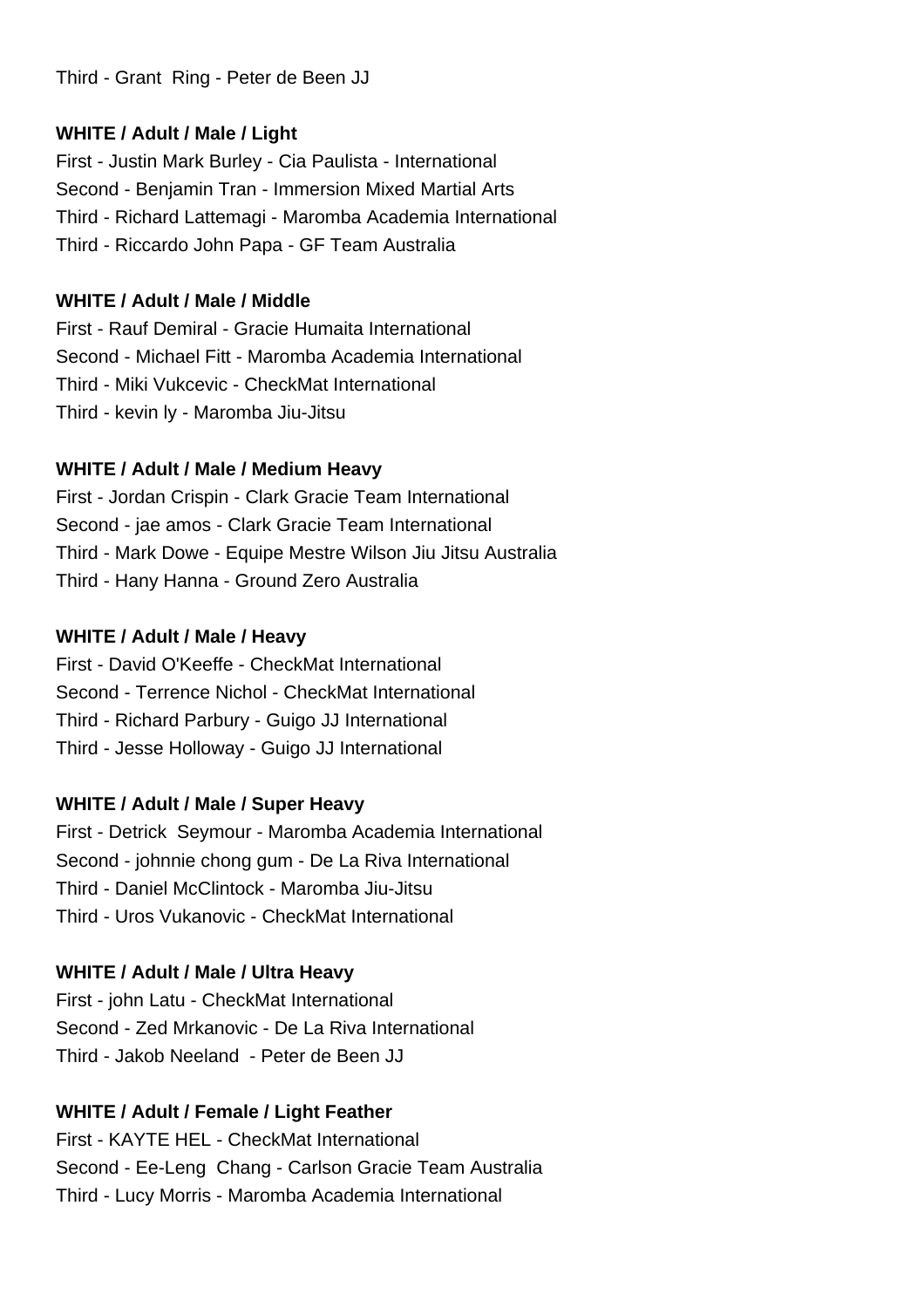### **WHITE / Adult / Female / Light**

First - Apryl Eppinger - Maromba Academia International Second - Tina Ciavarella - Immersion Mixed Martial Arts Third - Emma Healy - Maromba Jiu-Jitsu Third - Maria Despoina Pandelidi - Maromba Academia International

#### **WHITE / Adult / Female / Middle**

First - Jesse Bliss - Cia Paulista Second - Jenny Cheung - Maromba Academia International Third - Holly McFadden - Cia Paulista - International Third - Vanessa Ung - Cia Paulista - International

### **WHITE / Adult / Female / Medium Heavy**

First - Nicole Marie Nolan - Cia Paulista - International Second - Michelle Smart - Cia Paulista - International

### **WHITE / Adult / Female / Heavy**

First - brenda foster - Cia Paulista - International Second - Shannon Tipene - Cia Paulista - International Third - Jordan Auimatagi - Academia de Jiu Jitsu

### **WHITE / Master / Male / Light**

First - Andrew Trinh - Cia Paulista - International Second - Cheey Chuan Chng - Equipe Mestre Wilson Jiu Jitsu Australia Third - Tim Garnier - De La Riva International Third - Grenville Netto - Maromba Academia International

### **WHITE / Master / Male / Middle**

First - chris tran - Cia Paulista - International Second - Troy Brett Mathew Clugston - GF Team Australia Third - Paul Wessels - Ground Zero Australia

### **WHITE / Master / Male / Super Heavy**

First - David Giblett - De La Riva International Second - Adam Farrelly - CheckMat International Third - Lucas Kardas - Cia Paulista - International Third - Leandro da Silva - Cia Paulista - International

### **WHITE / Master / Male / Ultra Heavy**

First - RAKA FAKIKI - Academia de Jiu Jitsu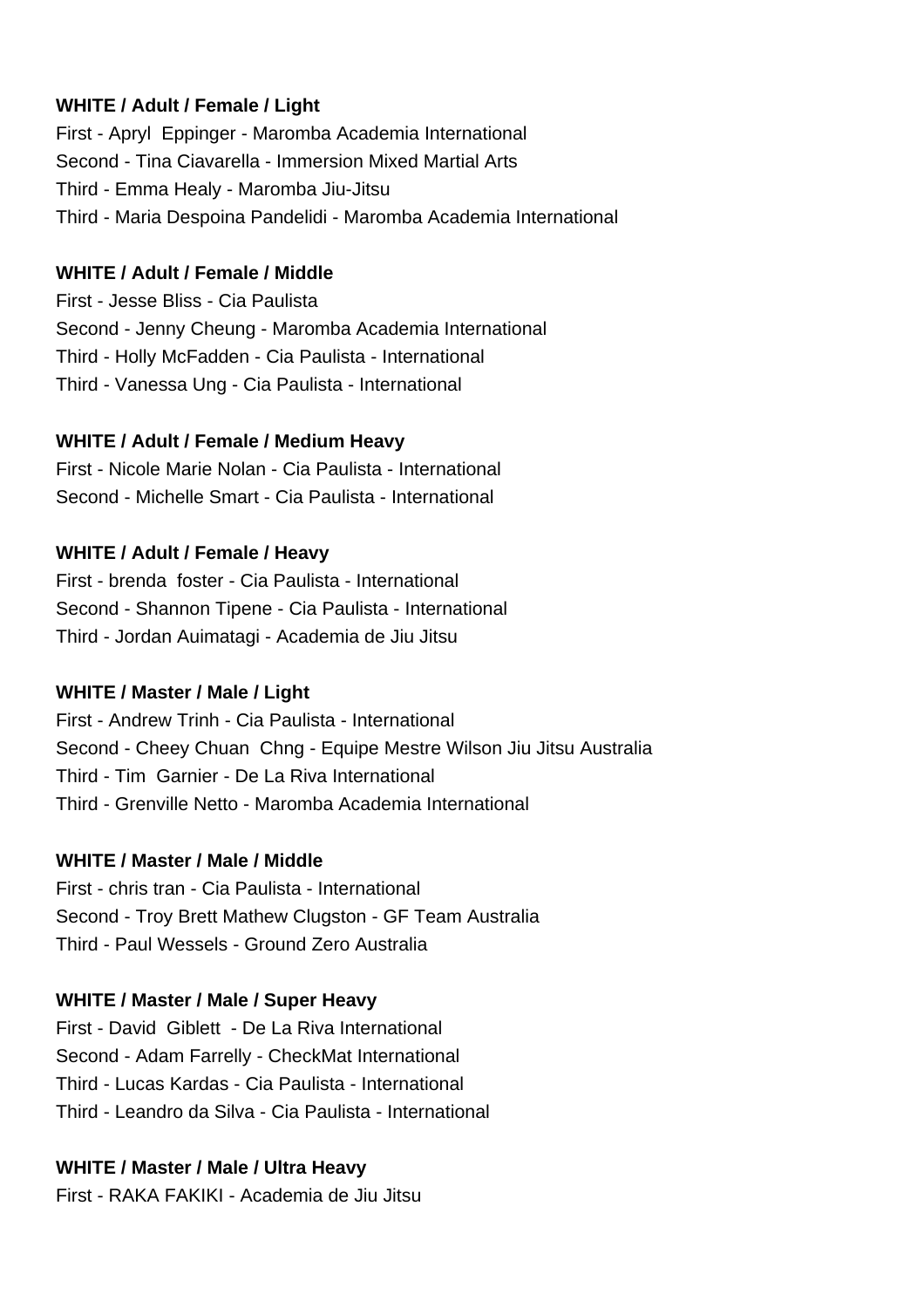Second - Wayne Hay - Maromba Academia International

### **WHITE / Senior 1 / Male / Feather**

First - grey spence - Peter de Been JJ Second - Renan Galang - Peter de Been JJ Third - Reginaldo Bezerra Da Silva - Cia Paulista - International

#### **WHITE / Senior 1 / Male / Middle**

First - Andrew Sheridon - Ground Zero Australia Second - Victor Little - Cia Paulista - International

#### **WHITE / Senior 1 / Male / Medium Heavy**

First - Daniel McFerran - Maromba Academia International Second - Gregory Vaughn Carroll - Maromba Academia International Third - Jim Elder - Roots BJJ

### **WHITE / Senior 1 / Male / Heavy**

First - Kevin Middleton - GF Team Australia Second - israel mourao - Cia Paulista - International

#### **WHITE / Senior 1 / Male / Super Heavy**

First - michael sciacovelli - De La Riva International

### **BLUE / Adult / Male / Rooster**

First - andrea migliore - Milanimal Second - David Jakob Nash - Evolve BJJ Third - Brian Morley - Will/Machado

#### **BLUE / Adult / Male / Light Feather**

First - Xavier Sales - Gracie Barra Australia Second - Jeremy Ong - Cia Paulista - International Third - Chetan Oberoi - Maromba Academia International Third - Jacob Daniel Suker - Will/Machado

#### **BLUE / Adult / Male / Feather**

First - Patrick Lim - Nova União Australia Second - Mikhail Tchernych - Peter de Been JJ Third - Jordan Speering - Maromba Academia International Third - Mamara Chong-Gum - De La Riva International

#### **BLUE / Adult / Male / Light**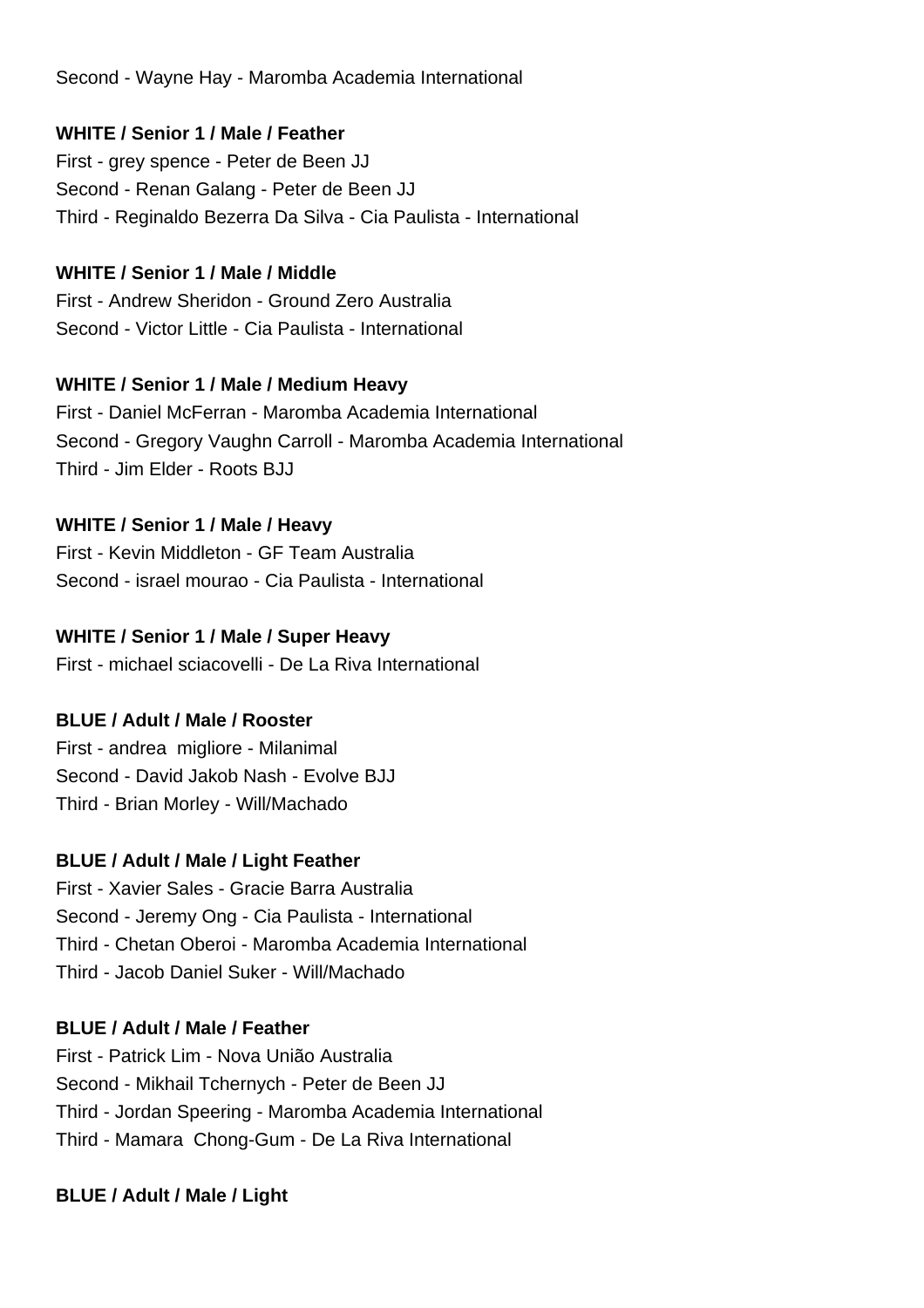First - Kristoffer Nini - De La Riva JJ Second - Abdul Bultan - Gracie Humaita International Third - Michael Edward Hunter - Douglas Santos Brazilian Jiu-Jitsu Academy Third - Anthony Albert Schweitzer Ducusin - Cia Paulista - International

#### **BLUE / Adult / Male / Middle**

First - Daniel Browne - Peter de Been JJ Second - Joao Pedro Pettezzoni - BJJ Revolution Team Third - Joshua Davis - Maromba Academia International Third - Andrew Lawrence - Legacy

### **BLUE / Adult / Male / Medium Heavy**

First - Anthony Yee - Cia Paulista - International Second - Shen Lam - Southside MMA Academy Third - Zachary McDaniel - Renato Tavares Association Third - Fabricio Allano Oliveira Correa - Legacy

### **BLUE / Adult / Male / Heavy**

First - Tobias Green - Peter de Been JJ Second - Jess Smith - Cia Paulista - International Third - Stratford Manaena - De La Riva International Third - Warrick Christopher Drew - Peter de Been JJ

## **BLUE / Adult / Male / Super Heavy**

First - Jesse Lewis Bonnar - Gracie Barra Australia Second - dermot lindley - Peter de Been JJ Third - shaun oglivy - Maromba Academia International Third - John Dimitriou - Maromba Academia International

## **BLUE / Adult / Male / Ultra Heavy**

First - Tahu Daniel Lanyon - Peter de Been JJ Second - Jadranko Jusufagic - CheckMat International Third - Alexander HungaHunga - De La Riva International

## **BLUE / Adult / Male / Open Class**

First - Tobias Green - Peter de Been JJ Second - Shen Lam - Southside MMA Academy Third - Jesse Lewis Bonnar - Gracie Barra Australia Third - Warrick Christopher Drew - Peter de Been JJ

## **BLUE / Adult / Female / Feather**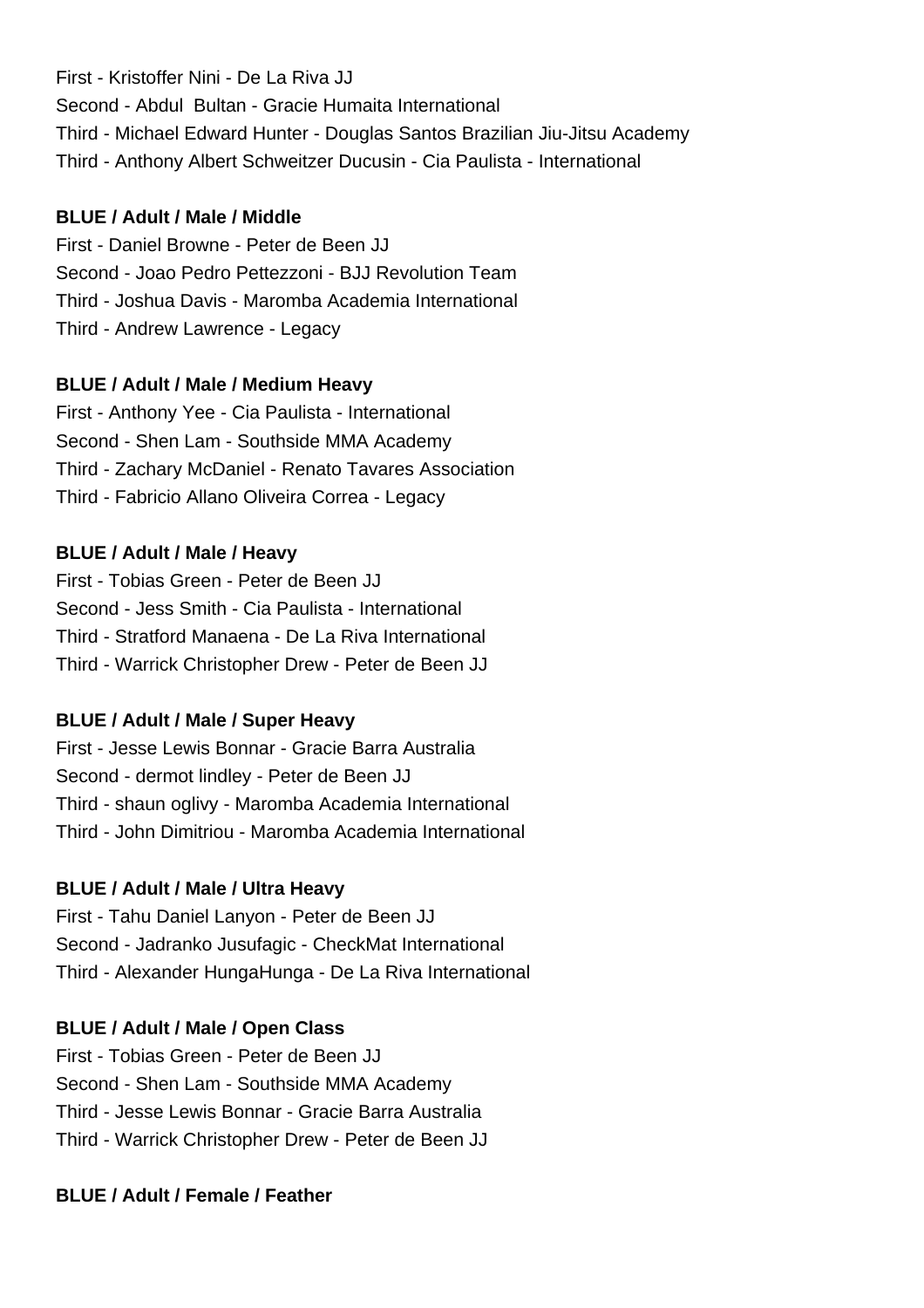First - Nikyta Doyle - Carlson Gracie Team Australia Second - Thushara Amendra - Cia Paulista - International Third - Dasha Meldrum - De La Riva International

#### **BLUE / Adult / Female / Middle**

First - Kim Cousins - Peter de Been JJ Second - Kathryn Sceneay - Will/Machado

### **BLUE / Adult / Female / Heavy**

First - shantelle thompson - Maromba Academia International Second - Sarah Ridgway - Maromba Academia International

### **BLUE / Adult / Female / Open Class**

First - shantelle thompson - Maromba Academia International Second - Kim Cousins - Peter de Been JJ Third - Sarah Ridgway - Maromba Academia International Third - Kathryn Sceneay - Will/Machado

### **BLUE / Master / Male / Middle**

First - Rafael Legnare Barbosa - Guigo JJ International Second - Nathan Heddle - Maromba Academia International Third - Laurino Scriva - Gordo Jiu-Jitsu - International

## **BLUE / Master / Male / Medium Heavy**

First - Xavier Moana Charles Duval - GF Team Australia Second - Kauri A R Tarapata - Will/Machado

## **BLUE / Master / Male / Heavy**

First - Daniel John Hodgson - Peter de Been JJ Second - Ismar Nezirovic - Academia de Jiu Jitsu

## **BLUE / Master / Male / Super Heavy**

First - Doug Kaegi - Maromba Academia International

## **BLUE / Master / Male / Ultra Heavy**

First - George Tuuholoaki - Maromba Academia International Second - MARTIN BOYLE - CheckMat International

## **BLUE / Master / Male / Open Class**

First - Doug Kaegi - Maromba Academia International Second - Xavier Moana Charles Duval - GF Team Australia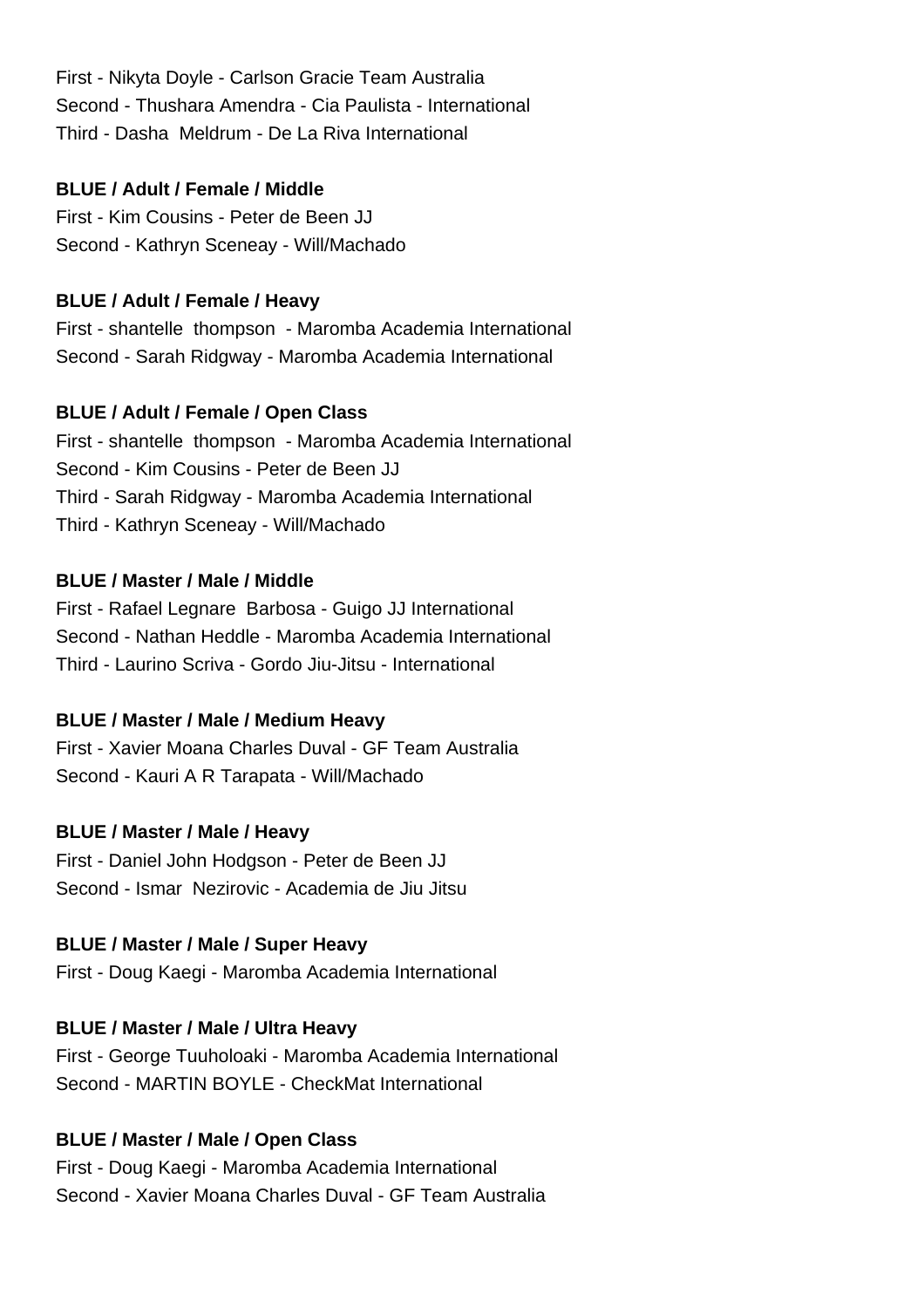#### **BLUE / Master / Female / Feather**

First - Roslynda Kennedy - Peter de Been JJ Second - Arlene Lim - Trifecta Martial Arts

#### **BLUE / Master / Female / Open Class**

First - Roslynda Kennedy - Peter de Been JJ Second - Arlene Lim - Trifecta Martial Arts

#### **BLUE / Senior 1 / Male / Light**

First - Alexandre H Barreto - Cia Paulista - International Second - Ted Joseph Tarpley - myTeam Third - Jaden Meek - Gracie Humaita International

#### **BLUE / Senior 1 / Male / Middle**

First - Stuart Brain - Maromba Academia International

#### **BLUE / Senior 1 / Male / Heavy**

First - silvano souza chaves - Cia Paulista - International Second - Rene Cayuqueo Vidal - Gracie Humaita

#### **BLUE / Senior 1 / Male / Ultra Heavy**

First - Dylan Graham Gardiner - GF Team Australia

### **BLUE / Senior 1 / Male / Open Class**

First - Alexandre H Barreto - Cia Paulista - International Second - Rene Cayuqueo Vidal - Gracie Humaita Third - Ted Joseph Tarpley - myTeam

#### **BLUE / Senior 2 / Male / Middle**

First - Duncan Savage - Cia Paulista - International

### **PURPLE / Adult / Male / Rooster**

First - pratt odisho - De La Riva International

### **PURPLE / Adult / Male / Light Feather**

First - Mikael Yahaya - Ground Zero Australia

#### **PURPLE / Adult / Male / Feather**

First - Stuart Kwan - Cia Paulista - International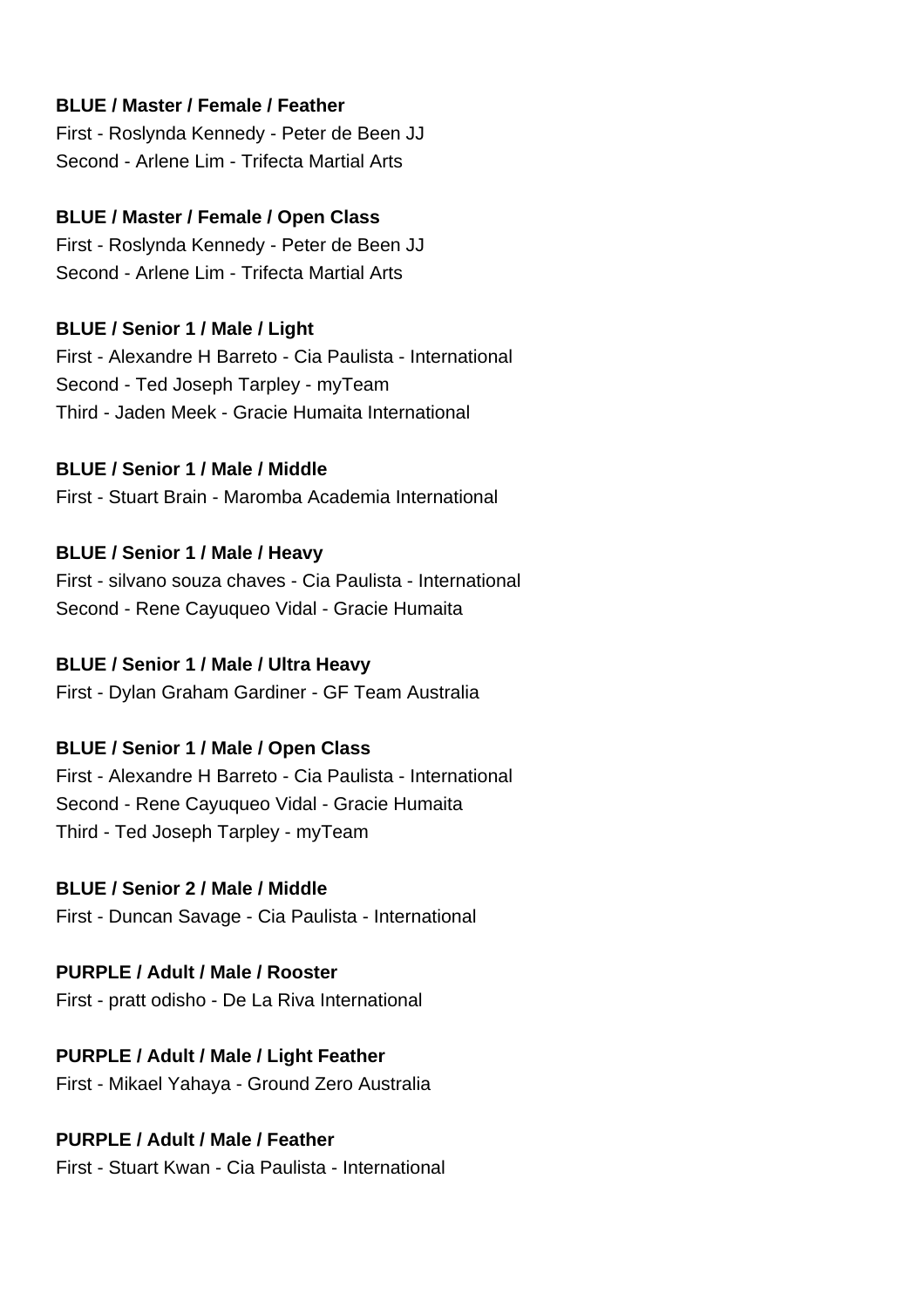#### **PURPLE / Adult / Male / Light**

First - Ricardo Laffranchi - Sampa BJJ Academy Second - Ian Bruce Saumi - De La Riva International Third - Gabriel Waknin - Legacy Third - James Lawless - Guigo JJ International

### **PURPLE / Adult / Male / Middle**

First - Craig Jones - Clark Gracie Team International Second - Lachlan Warne - Clark Gracie Team International Third - Burak Sarman - Gracie Humaita International Third - Anthony Vaughn Pisano - Equipe Mestre Wilson Jiu Jitsu Australia

### **PURPLE / Adult / Male / Medium Heavy**

First - james tomlinson - De La Riva International Second - Ashley David Taylor - Peter de Been JJ Third - Rafael Alag - myTeam

### **PURPLE / Adult / Male / Heavy**

First - Mardo Männimägi - Maromba Academia International Second - Reid Reale - Peter de Been JJ Third - Tony Dib - De La Riva International

### **PURPLE / Adult / Male / Super Heavy**

First - Darran Petty - De La Riva International Second - Steven John Bowerman - Gracie Barra Australia Third - Rodrigo S.F. Oliveira - Peter de Been JJ

### **PURPLE / Adult / Male / Open Class**

First - Burak Sarman - Gracie Humaita International Second - Mardo Männimägi - Maromba Academia International Third - Lachlan Warne - Clark Gracie Team International Third - Reid Reale - Peter de Been JJ

### **PURPLE / Adult / Female / Medium Heavy**

First - Meagan Green - Cia Paulista - International Second - Hope Douglass - myTeam

### **PURPLE / Adult / Female / Open Class**

First - Meagan Green - Cia Paulista - International Second - Hope Douglass - myTeam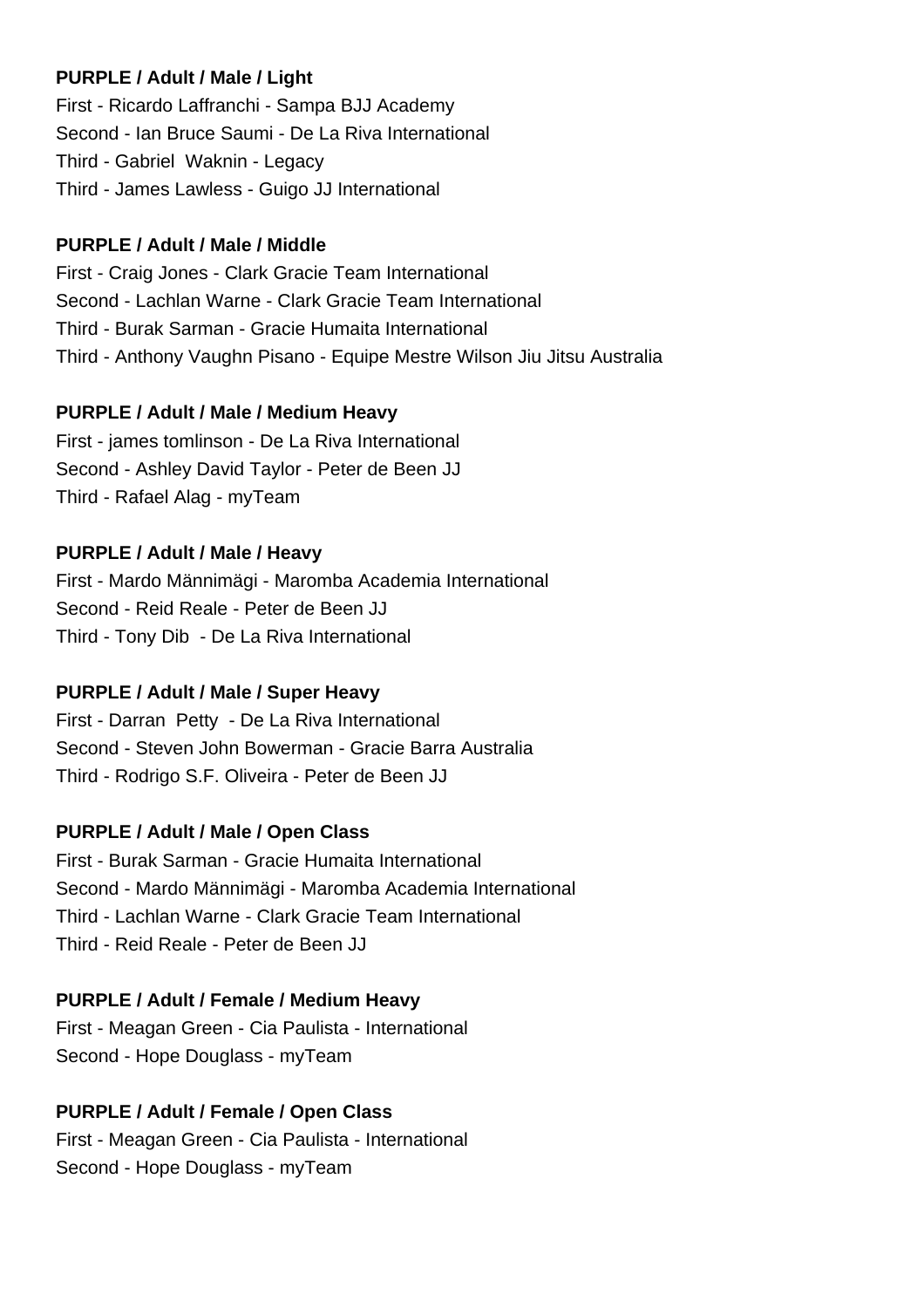### **PURPLE / Master / Male / Light**

First - Tino Lena - GF Team Australia

### **PURPLE / Master / Male / Middle**

First - YUKI YOKOUCHI - Will/Machado Second - Nathan Campaign - Gordo Jiu-Jitsu - International Third - Benoit Auvray - myTeam

#### **PURPLE / Master / Male / Medium Heavy**

First - Sam Cannons - Cia Paulista - International Second - Stuart Allan - CheckMat International

### **PURPLE / Master / Male / Heavy**

First - Toni Lozanovski - Equipe Mestre Wilson Jiu Jitsu Australia Second - Michael Biddlecombe - Peter de Been JJ

## **PURPLE / Master / Male / Super Heavy**

First - Joel Warren - De La Riva International

### **PURPLE / Master / Male / Ultra Heavy**

First - Christian Walkerden - Peter de Been JJ Second - Noel Thompson - Douglas Santos Brazilian Jiu-Jitsu Academy

## **PURPLE / Master / Male / Open Class**

First - Sam Cannons - Cia Paulista - International Second - Michael Biddlecombe - Peter de Been JJ Third - Tino Lena - GF Team Australia Third - Benoit Auvray - myTeam

### **PURPLE / Senior 2 / Male / Feather**

First - Conor Wynn - Peter de Been JJ Second - Christophe Grumelart - Peter de Been JJ

### **PURPLE / Senior 2 / Male / Medium Heavy**

First - John Hrysikos - Cia Paulista - International Second - Anthony Ruffin - Ground Zero Australia

## **PURPLE / Senior 2 / Male / Heavy**

First - Andrew Sidney Reeves - Roger Gracie-Vie Academy

### **PURPLE / Senior 2 / Male / Open Class**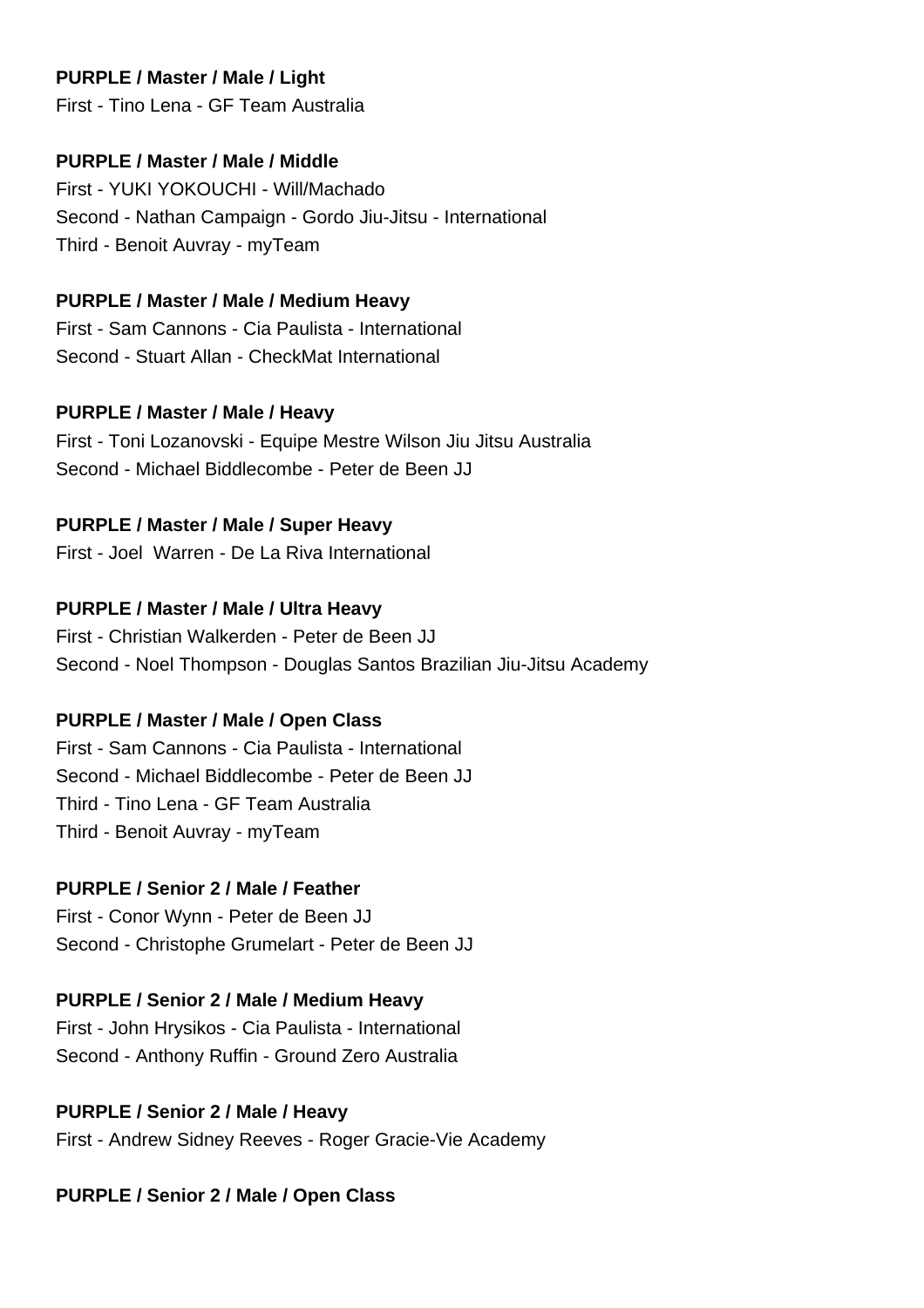First - Christophe Grumelart - Peter de Been JJ

### **PURPLE / Senior 3 / Male / Heavy**

First - Paul William Smith - Nova União Australia

### **PURPLE / Senior 3 / Male / Open Class**

First - Paul William Smith - Nova União Australia

### **BROWN / Adult / Male / Light Feather**

First - Matthew Leigh Carmichael - Peter de Been JJ Second - Peter Viktor Vela - Maromba Academia International Third - Kian Pham - Will/Machado

### **BROWN / Adult / Male / Feather**

First - David Younan - Maromba Academia International Second - Michael Thomas Hourigan - Peter de Been JJ

### **BROWN / Adult / Male / Light**

First - Mile Ivankovic - Peter de Been JJ Second - Murat Besnek - Maromba Academia International

### **BROWN / Adult / Male / Middle**

First - Julian O. Gonzalez - Peter de Been JJ Second - Julian C. Beling - Maromba Academia International Third - Rafael G. T. G. de Almeida Santos - Douglas Santos Brazilian Jiu-Jitsu Academy

## **BROWN / Adult / Male / Open Class**

First - David Younan - Maromba Academia International Second - Mile Ivankovic - Peter de Been JJ

### **BROWN / Adult / Female / Heavy**

First - Maryanne Mullahy - Maromba Academia International

### **BROWN / Master / Male / Light**

First - Dustin Isaac Brown - Cia Paulista - International

## **BROWN / Master / Male / Medium Heavy**

First - Arthur Reitzer - Giant Team - The Sports Pit

## **BROWN / Master / Male / Super Heavy**

First - Leigh Michael Burger - Will/Machado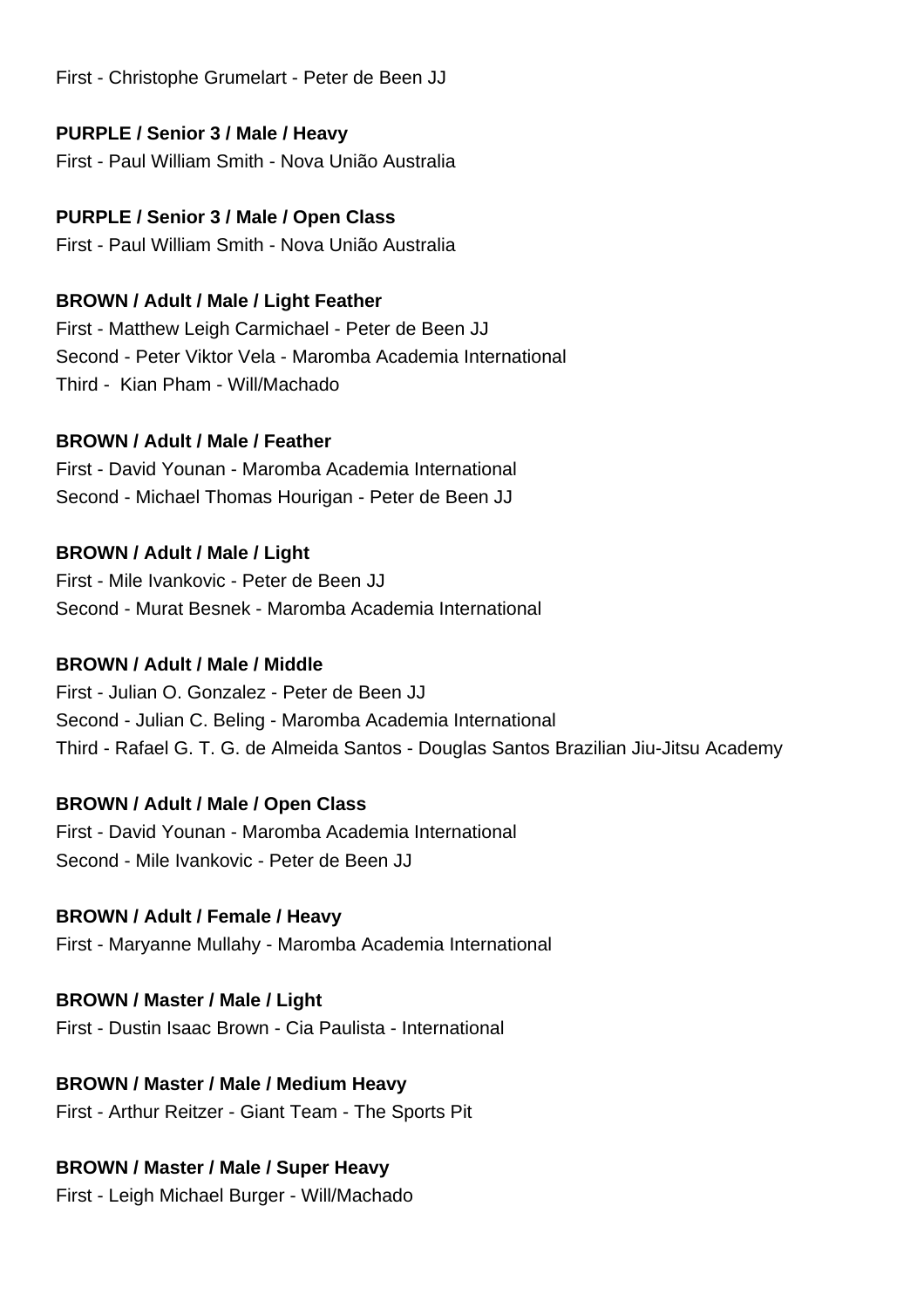#### **BROWN / Master / Male / Open Class**

First - Arthur Reitzer - Giant Team - The Sports Pit Second - Leigh Michael Burger - Will/Machado Third - Dustin Isaac Brown - Cia Paulista - International

#### **BROWN / Master / Female / Light**

First - Gegi Van De Walker - Cia Paulista - International

#### **BROWN / Master / Female / Open Class**

First - Gegi Van De Walker - Cia Paulista - International

**BROWN / Senior 1 / Male / Light** First - Sun Jae Kim - Cia Paulista - International

## **BROWN / Senior 1 / Male / Medium Heavy**

First - Philip Gary Lindsay - myTeam

# **BROWN / Senior 1 / Male / Open Class**

First - Sun Jae Kim - Cia Paulista - International Second - Philip Gary Lindsay - myTeam

#### **BROWN / Senior 2 / Male / Feather**

First - Michael Daniel Toole - Cia Paulista - International

#### **BROWN / Senior 2 / Male / Light**

First - Steven Allan Phillips - Ground Zero Australia

#### **BROWN / Senior 2 / Male / Open Class**

First - Michael Daniel Toole - Cia Paulista - International Second - Steven Allan Phillips - Ground Zero Australia

#### **BLACK / Adult / Male / Light**

First - Marcelino Bernardo de Freitas - Nova União Australia Second - Lucas Costa Santana - Legacy

#### **BLACK / Adult / Male / Super Heavy**

First - Daniel Carlos de Almeida - Nova União Australia

#### **BLACK / Adult / Male / Open Class**

First - Daniel Carlos de Almeida - Nova União Australia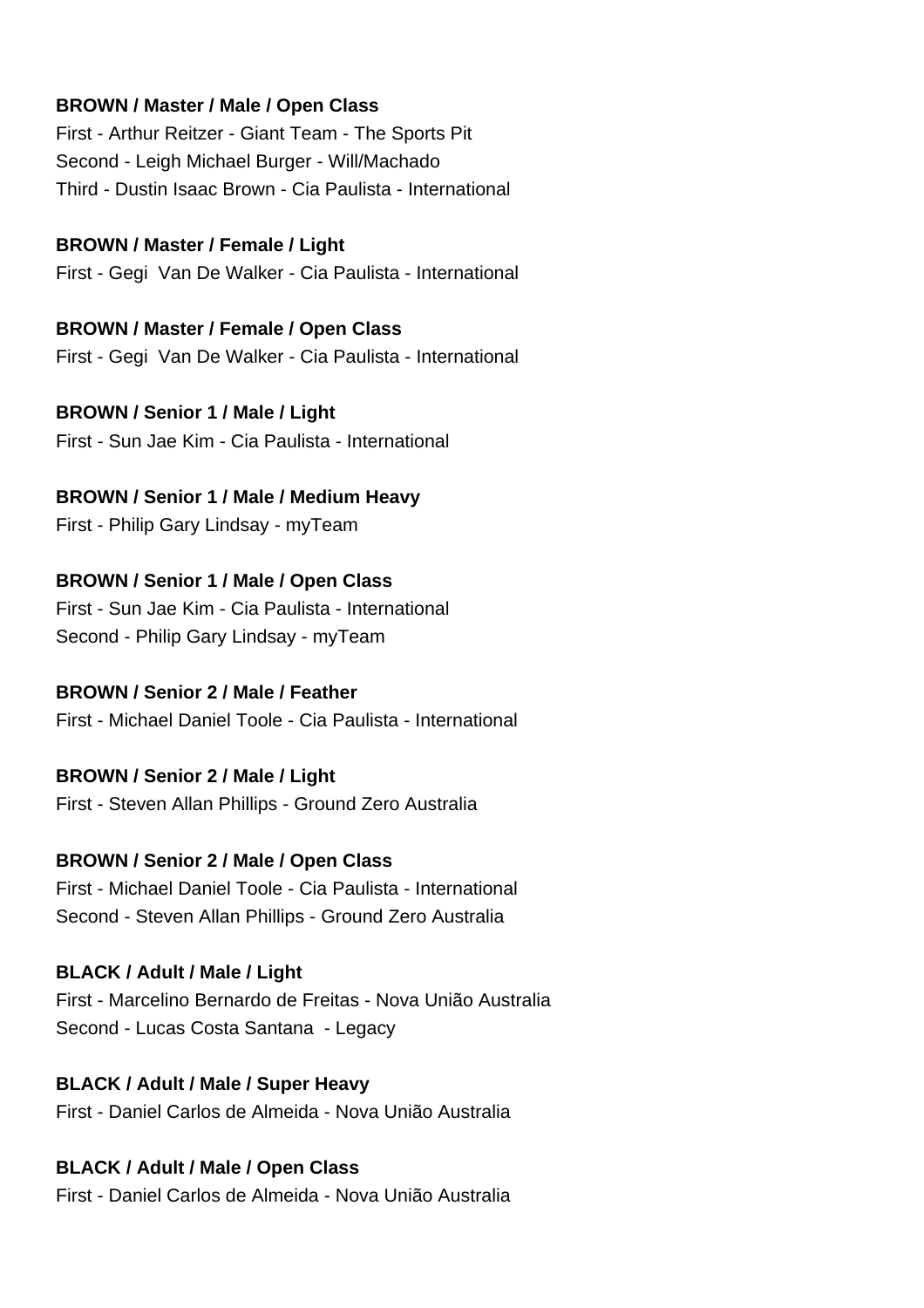Second - Lucas Costa Santana - Legacy

### **BLACK / Adult / Female / Light**

First - Michelle Zonato Nicolini - Check Mat Brasil Second - Esther Kay Tavares Tutida - Equipe Mestre Wilson Jiu Jitsu Australia

### **BLACK / Master / Male / Feather**

First - Mario Sergio Yokoyama - myTeam

### **BLACK / Master / Male / Middle**

First - Leonardo Arruda Laurino - Guigo JJ International Second - Michael Miljan Toyama - SA Brazilian Jiu-Jitsu Third - Anderson Fetter - Pound for Pound Team

### **BLACK / Master / Male / Medium Heavy**

First - Minol Tavares Tutida - Equipe Mestre Wilson Jiu Jitsu Australia Second - Paulo Rogerio Oliveira - Douglas Santos Brazilian Jiu-Jitsu Academy

## **BLACK / Master / Male / Open Class**

First - Leonardo Arruda Laurino - Guigo JJ International Second - Paulo Rogerio Oliveira - Douglas Santos Brazilian Jiu-Jitsu Academy

## **BLACK / Senior 1 / Male / Middle**

First - Alexandre dos Santos - Cia Paulista - International Second - Carlos Eduardo de Souza Vieira - Cia Paulista - International Third - Jamie Morrison - Zenith BJJ

## **BLACK / Senior 1 / Male / Medium Heavy**

First - Breno Martins Angelo - Gracie Humaita

## **BLACK / Senior 1 / Male / Heavy**

First - Douglas Reginaldo dos Santos - Douglas Santos Brazilian Jiu-Jitsu Academy

## **BLACK / Senior 1 / Male / Super Heavy**

First - Paulo Sergio Gazze Jr. - Cia Paulista - International

## **BLACK / Senior 1 / Male / Ultra Heavy**

First - Michael Bernard Martelle - Grizzly Gym International

## **BLACK / Senior 1 / Male / Open Class**

First - Carlos Eduardo de Souza Vieira - Cia Paulista - International